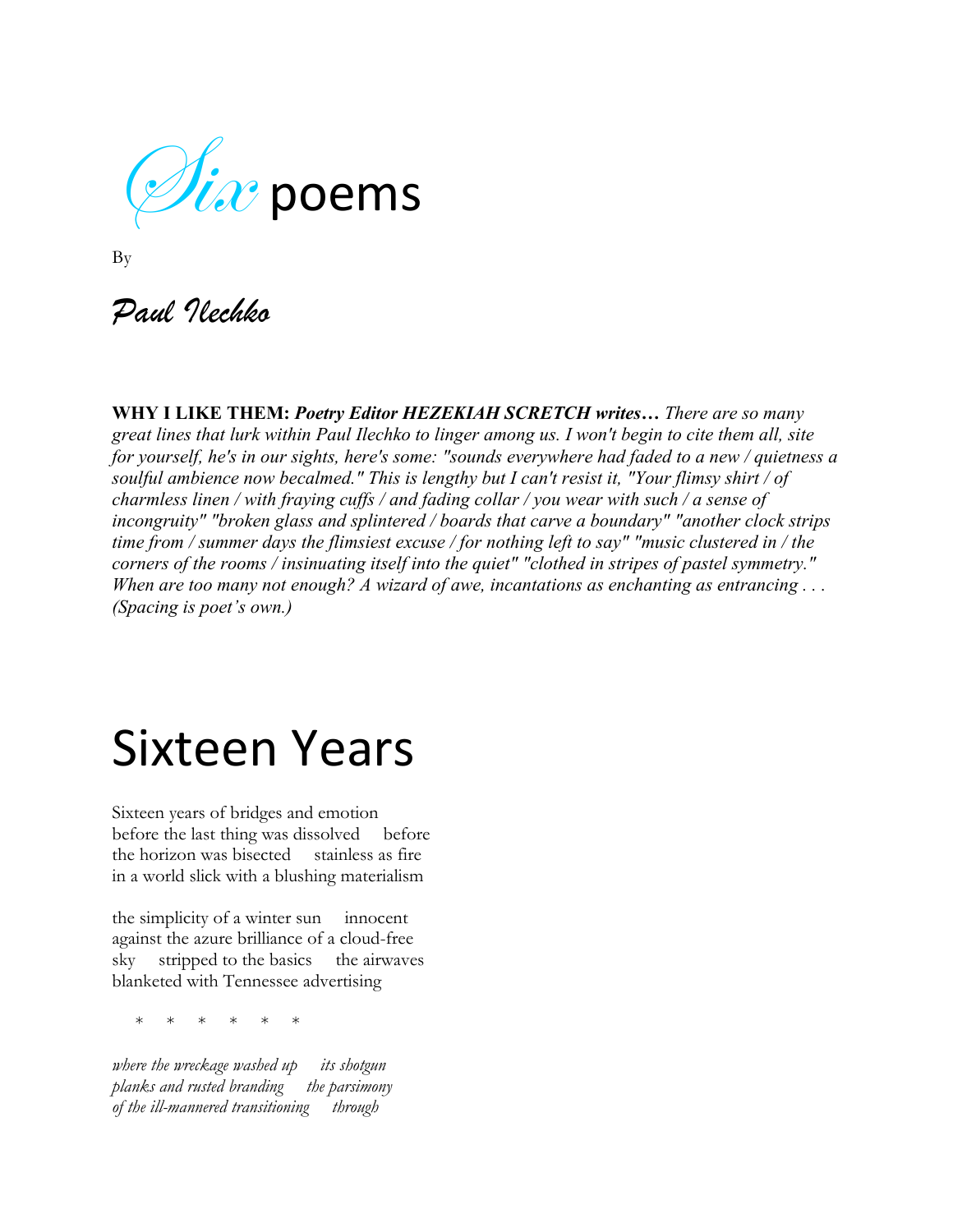*dusk to the exotic rush of presence*

\* \* \* \* \* \*

left behind the road the myth the filling station the place where asphalt faded into water the silent times before the aperture closed and radio came to its predicted end

when morning resolved empty-headed and joyful yellow as sand in its pure lucidity sounds everywhere had faded to a new quietness a soulful ambience now becalmed.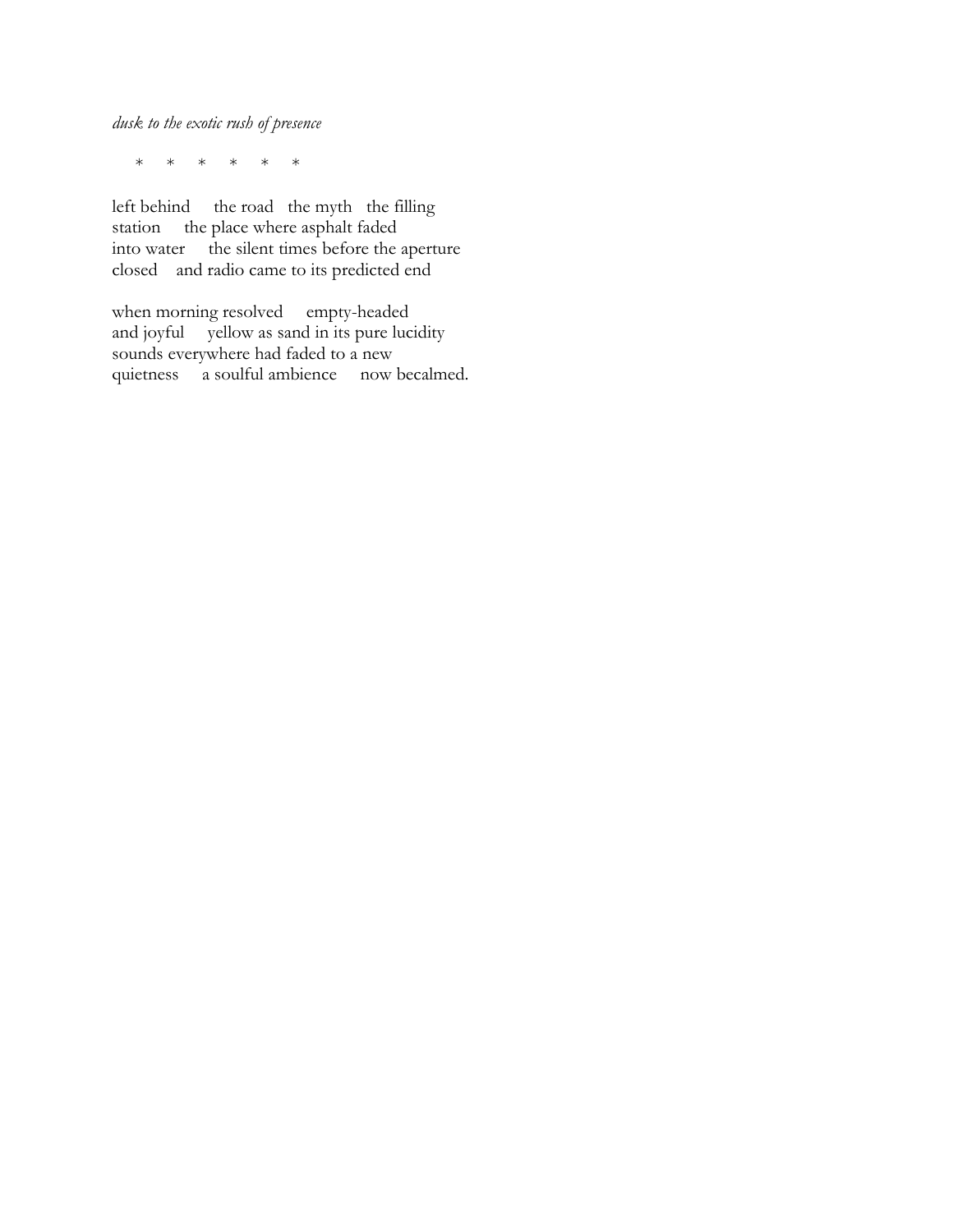#### Made a Book

I insist that my books must be stitched she said the eventuality of glue is always failure and so we advertised

and hired and gathered up a squadron of needlework slaving acid free into the depths of winter and every black

word on every soft white sheet of linen was perfect in alignment cut and feathered into the softness of literature

but by the time all this was finished the man was gone black shirted and canvas shod his cheeks unshaven

a veteran's dream of fire and acid and roasted pig leaving behind a bitter scrawling of goodbye without forgiveness

hidden within the implication of hatred that spanned continents now written into her history second edition.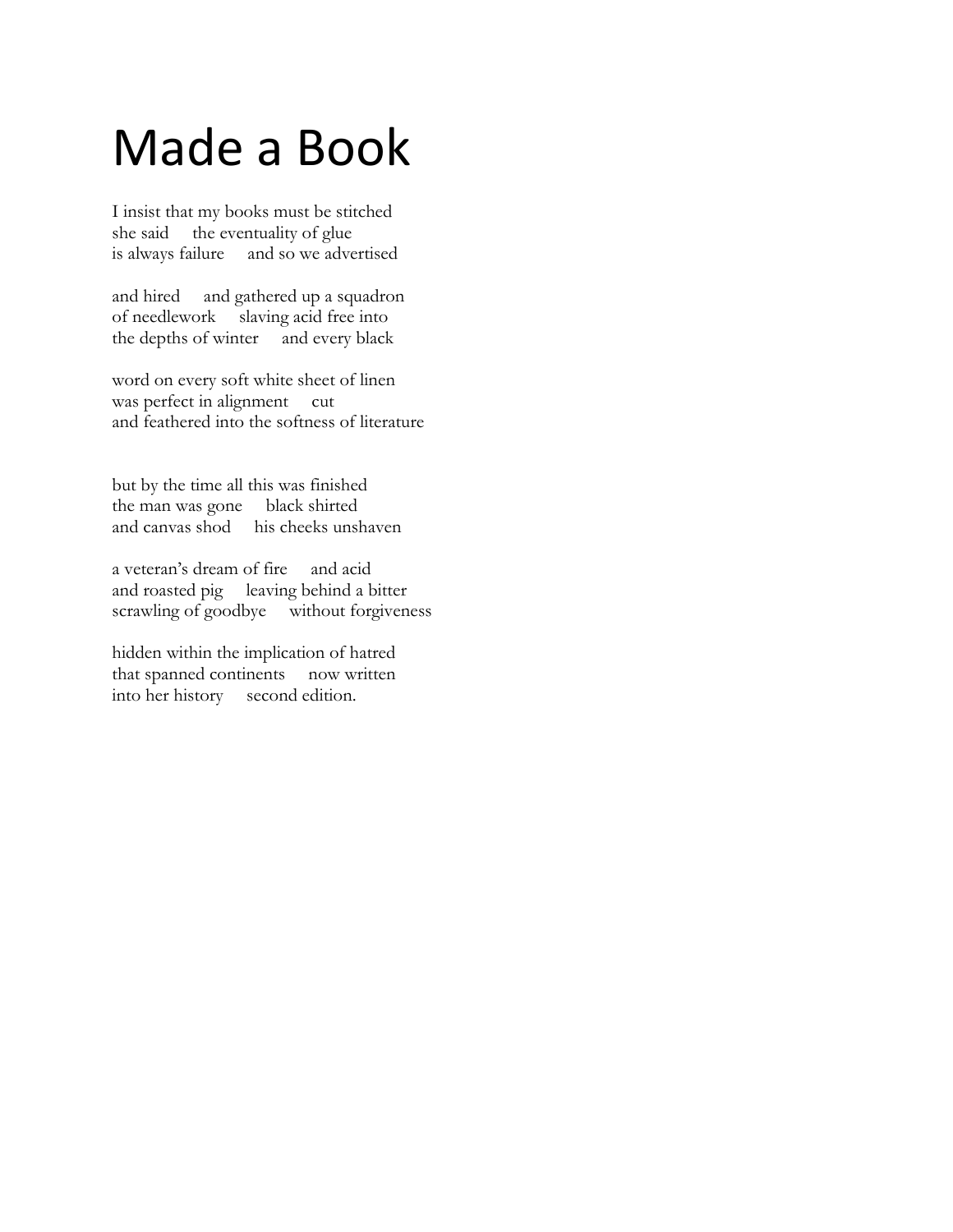## Charmless

Your flimsy shirt of charmless linen

with fraying cuffs and fading collar you wear with such a sense of incongruity

you as barbarian you as a wretched blackguard miscreant

raw as morning within your sluggish devolution

broken glass and splintered boards that carve a boundary

a city state that panders to the wealth of others

leaving you to dwell within the refuse of its days

and sleep in dreamless misery beneath the cloudless sky

absorbing the toxins that emanate from so many dying rivers.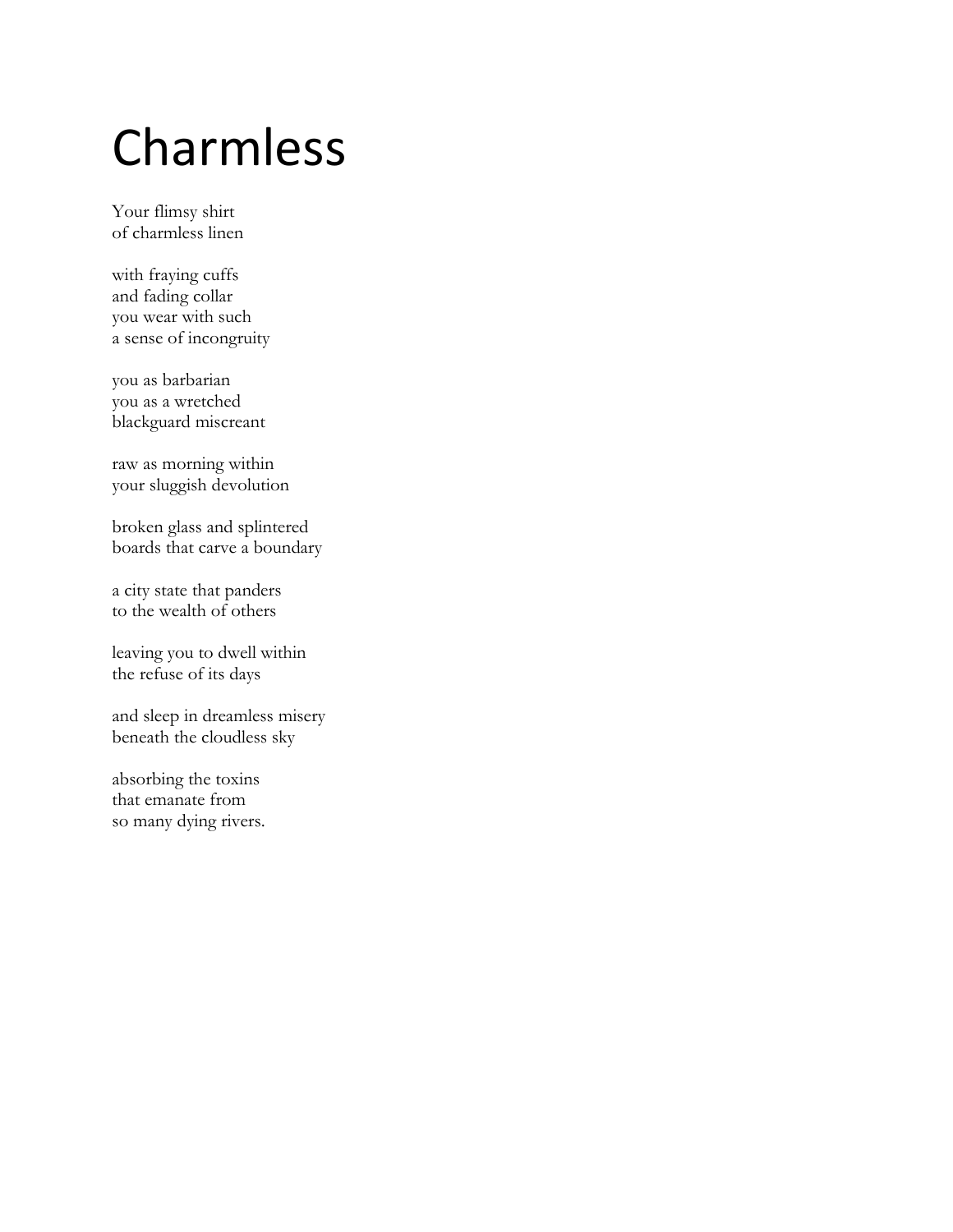## A Broken Summer

Summer long a rinse of light across the pale fire of sky dream that you imagined it dream the crows and jays flocking for the ages dream the emptiness the broken whole of it

a car is a killing thing when you drive across watching a performance the cold sad death of television dream of mystery that leads you by your broken nose into another possibility

another clock strips time from summer days the flimsiest excuse for nothing left to say dream the drugs dream the bathroom the open vein dream the heat of broken needle.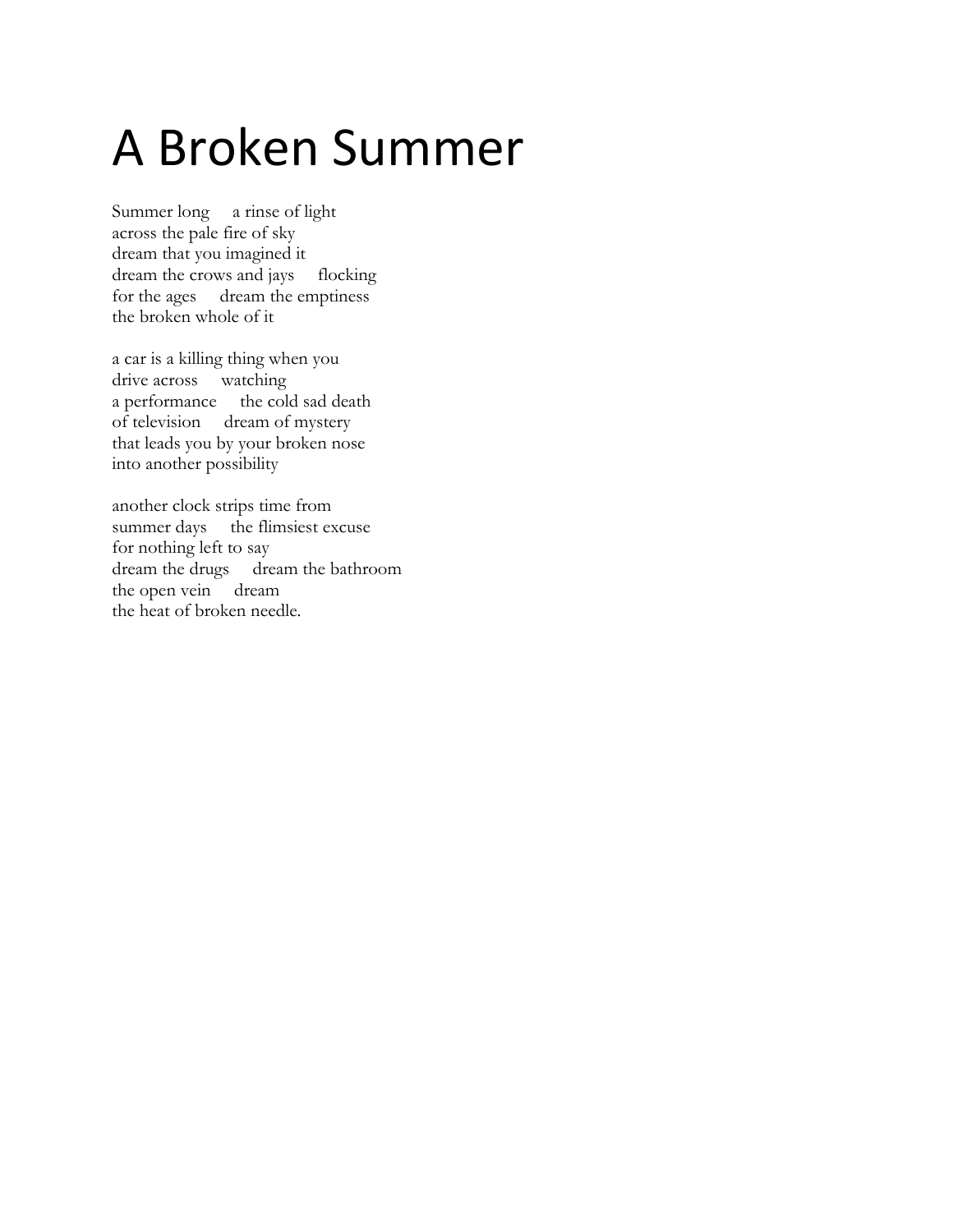# Circle of Life

We sat cross-legged in a circle on the floor engulfed in atmosphere

music clustered in the corners of the rooms insinuating itself into the quiet

conversations that almost failed to start before fading into emptiness

everything reeked of smoke echoing the fires that still lingered in the downtown areas

soon someone would rise and leave the room but till then we stayed inside the pliable

machinery of our oblivion each linked to another each chained to the unavoidable future.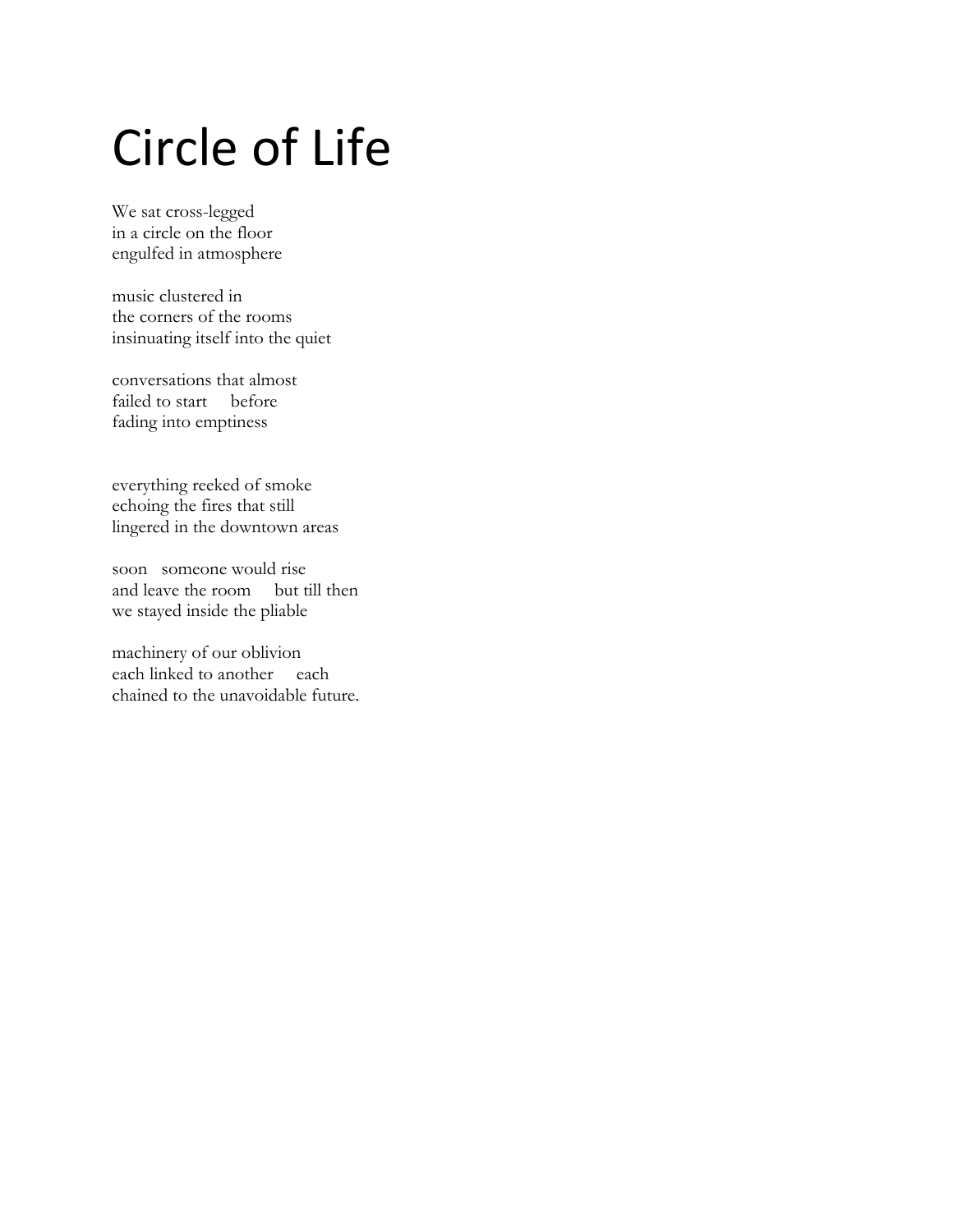### The Price is Right

For the price of a dollar when everything is extra it's Cameroon it's Venezuela it's all that you know it's the morning light filtered by thin curtains ...

 if I had that dollar in the early morning I'd buy you a breakfast I'd buy you a drink whichever one came first my hunger or your thirst

\* \* \* \* \* \*

for the price of a lost wilderness measured in shards of illusion packed as if it were salvation it's just an extra dollar every day ...

 sliding from your pocket into someone else's fingertips clutched and then gone vanished into the faint light of early morning reflective and reflexive

\* \* \* \* \*

for the price of a song a simple theme with cut-and-pasted lyricism dripping like fat that even a dollar can buy ...

 dripping with the dream of equity that so many of us know can never be real while we waste our slow running trickle of dollars on drink and scarcity and abandon.